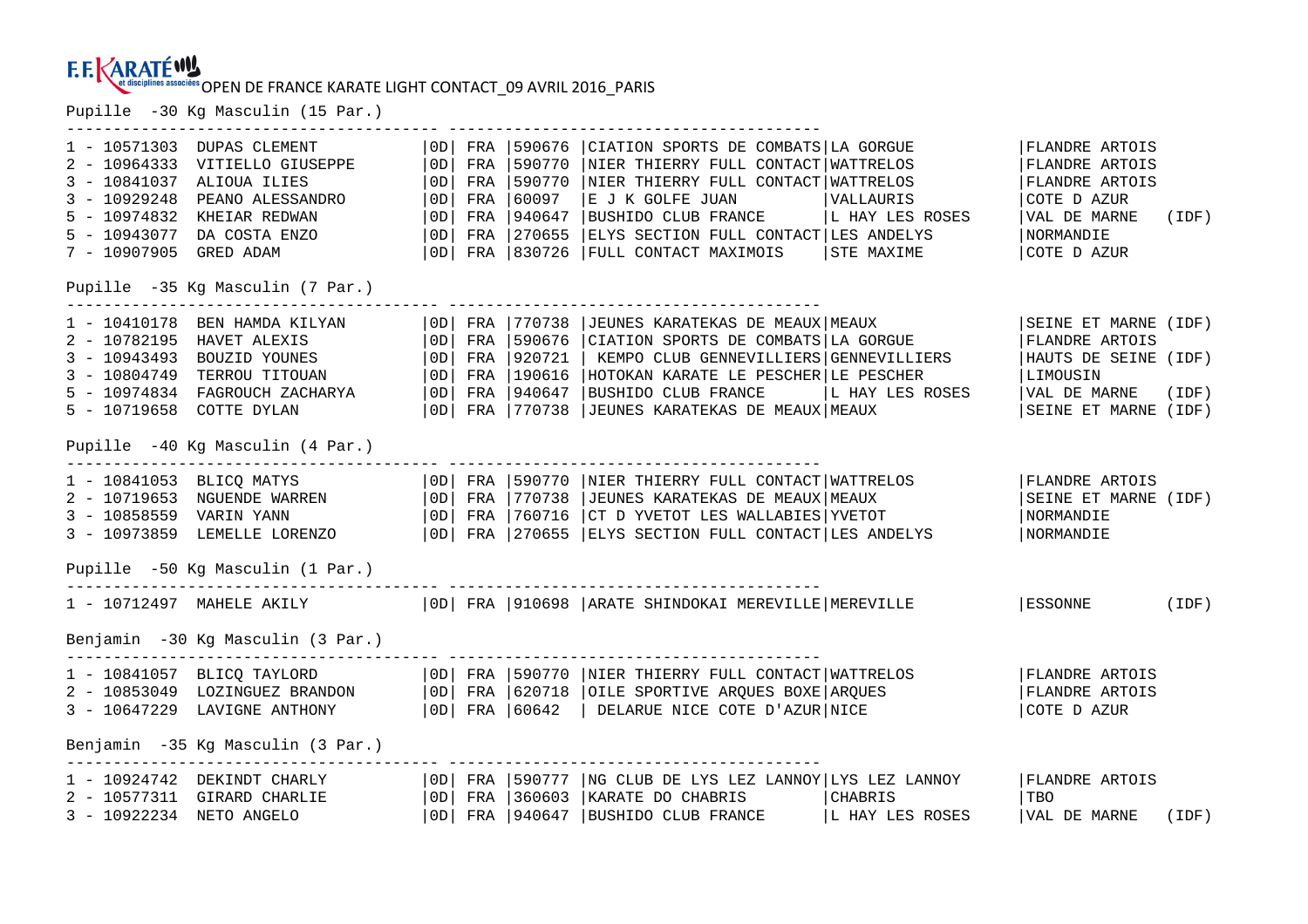Benjamin -40 Kg Masculin (13 Par.)

|                                   |                                                                                                                                                                                                                                                                        |  |  |  | -------------------------------                                                                                                                                                                                                      |                    |                            |  |  |  |  |  |
|-----------------------------------|------------------------------------------------------------------------------------------------------------------------------------------------------------------------------------------------------------------------------------------------------------------------|--|--|--|--------------------------------------------------------------------------------------------------------------------------------------------------------------------------------------------------------------------------------------|--------------------|----------------------------|--|--|--|--|--|
|                                   | 1 - 10647242 GEORGES WILLIAM<br>2 - 10955536 YNESTA DORIAN<br>3 - 10405593 AUBERGEON BAPTISTE   0D   FRA   370616<br>3 - 10841049 BLICQ CHRISTOPHER   0D   FRA   370616<br>5 - 10950596 DUSSEAU OWEN   0D   FRA   40621<br>5 - 10862253 MAILLARD YANIS   0D   FRA   19 |  |  |  | OD   FRA   60642   DELARUE NICE COTE D'AZUR   NICE<br>BOXING CLUB BARJOLAIS   BARJOLS                                                                                                                                                |                    | COTE D AZUR<br>COTE D AZUR |  |  |  |  |  |
|                                   |                                                                                                                                                                                                                                                                        |  |  |  | ARATE CLUB DE SAVONNIERES SAVONNIERES                                                                                                                                                                                                |                    | TBO                        |  |  |  |  |  |
|                                   |                                                                                                                                                                                                                                                                        |  |  |  | NIER THIERRY FULL CONTACT WATTRELOS                                                                                                                                                                                                  |                    | FLANDRE ARTOIS             |  |  |  |  |  |
|                                   |                                                                                                                                                                                                                                                                        |  |  |  | NTACT KICK BOXING TEAMJMA SISTERON                                                                                                                                                                                                   |                    | PROVENCE                   |  |  |  |  |  |
|                                   |                                                                                                                                                                                                                                                                        |  |  |  | HOTOKAN KARATE LE PESCHER LE PESCHER                                                                                                                                                                                                 |                    | LIMOUSIN                   |  |  |  |  |  |
|                                   |                                                                                                                                                                                                                                                                        |  |  |  | 7 - 10671767 HAMDAOUI MEHDI $ 0D $ FRA $ 940647$ BUSHIDO CLUB FRANCE $ L$ HAY LES ROSES                                                                                                                                              |                    | VAL DE MARNE (IDF)         |  |  |  |  |  |
| Benjamin -45 Kg Masculin (5 Par.) |                                                                                                                                                                                                                                                                        |  |  |  |                                                                                                                                                                                                                                      |                    |                            |  |  |  |  |  |
|                                   |                                                                                                                                                                                                                                                                        |  |  |  | $1$ - 10971831 BOURAS ABDALLAH $ 0D $ FRA $ 920742$ FIGHT CLUB ASNIERES                                                                                                                                                              | ASNIERES SUR SEINE | HAUTS DE SEINE (IDF)       |  |  |  |  |  |
|                                   |                                                                                                                                                                                                                                                                        |  |  |  |                                                                                                                                                                                                                                      |                    |                            |  |  |  |  |  |
|                                   |                                                                                                                                                                                                                                                                        |  |  |  |                                                                                                                                                                                                                                      |                    | INE ST DENIS (IDF)         |  |  |  |  |  |
|                                   |                                                                                                                                                                                                                                                                        |  |  |  | 2 – 10859859 VANDAMME LUKA (OD FRA 2670008 DRAGON SPIRIT BOXING 07 RUOMS (RHONE ALPES )<br>3 – 10807980 BOUALI ADAM (OD FRA 930707 AITO DU TIGRE BLANC ) DRANCY (INE ST DENIS (ID 11) (INE ST DENIS (ID 1<br>3 – 10954655 ABED ILIES |                    |                            |  |  |  |  |  |
| Benjamin -50 Kg Masculin (5 Par.) |                                                                                                                                                                                                                                                                        |  |  |  |                                                                                                                                                                                                                                      |                    |                            |  |  |  |  |  |
|                                   |                                                                                                                                                                                                                                                                        |  |  |  | 1 - 10718586 NESME EMERICK   0D  FRA   60097   E J K GOLFE JUAN   VALLAURIS<br>2 - 10535798 MISSERI SCOTT   0D  FRA   60642   DELARUE NICE COTE D'AZUR NICE<br>3 - 10957833 OZCELIKOMAR   0D  FRA   250661   ESPERANCE BOXING CLUB   |                    | COTE D AZUR                |  |  |  |  |  |
|                                   |                                                                                                                                                                                                                                                                        |  |  |  |                                                                                                                                                                                                                                      |                    | COTE D AZUR                |  |  |  |  |  |
|                                   |                                                                                                                                                                                                                                                                        |  |  |  |                                                                                                                                                                                                                                      | MATHAY             | FRANCHE COMTE              |  |  |  |  |  |
|                                   | $3 - 10470229$ DURAND GABRIEL $ 0D $ FRA 1590676                                                                                                                                                                                                                       |  |  |  | CIATION SPORTS DE COMBATS LA GORGUE                                                                                                                                                                                                  |                    | <b>FLANDRE ARTOIS</b>      |  |  |  |  |  |
|                                   |                                                                                                                                                                                                                                                                        |  |  |  | 5 - 10749039 GUILLAUMIE PIERRE ANGE   OD   FRA   190616   HOTOKAN KARATE LE PESCHER   LE PESCHER                                                                                                                                     |                    | LIMOUSIN                   |  |  |  |  |  |
|                                   | Benjamin -55 Kg Masculin (1 Par.)                                                                                                                                                                                                                                      |  |  |  |                                                                                                                                                                                                                                      |                    |                            |  |  |  |  |  |
|                                   |                                                                                                                                                                                                                                                                        |  |  |  | 1 - 10957836 TRAD ELIAS   OD  FRA   250661   ESPERANCE BOXING CLUB   MATHAY                                                                                                                                                          |                    | FRANCHE COMTE              |  |  |  |  |  |
|                                   | Benjamin +55 Kg Masculin (2 Par.)                                                                                                                                                                                                                                      |  |  |  |                                                                                                                                                                                                                                      |                    |                            |  |  |  |  |  |
|                                   |                                                                                                                                                                                                                                                                        |  |  |  | 1 - 10675687 OTENGA NGENZA SEAN RUDY   0D   FRA   100604   ROMILLY SPORT 10   ROMILLY SUR SEINE   CHAMPAGNE ARDENNE                                                                                                                  |                    |                            |  |  |  |  |  |
|                                   |                                                                                                                                                                                                                                                                        |  |  |  | $2 - 10978989$ LAASRI FAYED $ 0D $ FRA 940647 BUSHIDO CLUB FRANCE L HAY LES ROSES                                                                                                                                                    |                    | VAL DE MARNE (IDF)         |  |  |  |  |  |
|                                   | Minime -35 Kg Masculin (4 Par.)                                                                                                                                                                                                                                        |  |  |  |                                                                                                                                                                                                                                      |                    |                            |  |  |  |  |  |
|                                   |                                                                                                                                                                                                                                                                        |  |  |  | 1 - 10865459 ROIX THEO   OD   FRA   760723   ORTAISE SECT FULL CONTACT   ST REMY BOSCROCOURT   NORMANDIE                                                                                                                             |                    |                            |  |  |  |  |  |
|                                   | 2 - 10683981 GIRY NADHIR   OD  FRA   930680                                                                                                                                                                                                                            |  |  |  | KARATE CLUB DE COUBRON                                                                                                                                                                                                               | COUBRON            | INE ST DENIS (IDF)         |  |  |  |  |  |
|                                   | 3 - 10841313 JUDCZYC HUGO   OD   FRA   590770                                                                                                                                                                                                                          |  |  |  | NIER THIERRY FULL CONTACT WATTRELOS                                                                                                                                                                                                  |                    | FLANDRE ARTOIS             |  |  |  |  |  |
|                                   | 3 - 10841315 JUDCZYC KARL                                                                                                                                                                                                                                              |  |  |  | OD   FRA   590770   NIER THIERRY FULL CONTACT   WATTRELOS                                                                                                                                                                            |                    | FLANDRE ARTOIS             |  |  |  |  |  |
|                                   |                                                                                                                                                                                                                                                                        |  |  |  |                                                                                                                                                                                                                                      |                    |                            |  |  |  |  |  |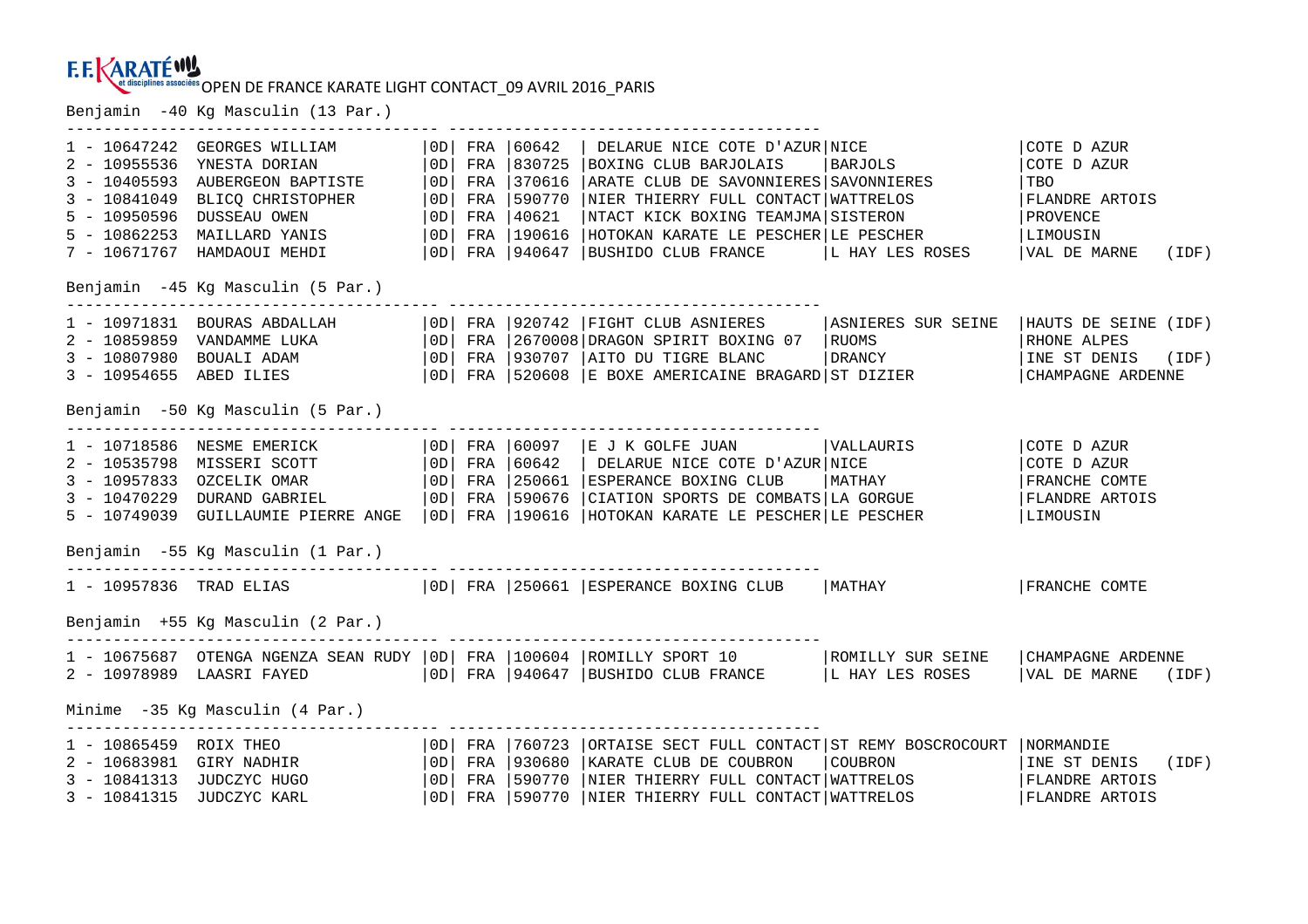### **F.F. KARATÉWY** et disciplines associées OPEN DE FRANCE KARATE LIGHT CONTACT\_09 AVRIL 2016 PARIS

---------------------------------------- ----------------------------------------

Minime -40 Kg Masculin (9 Par.)

| OD | FRA | 590086 | CROIX KARATE CLUB | CROIX 1 - 10841924 STEPCZAK EMERIC | 0D| FRA | 590086 | CROIX KARATE CLUB | CROIX | CROIX | FLANDRE ARTOIS<br>2 - 10841287 DECASTRO JULIEN | 0D| FRA | 590770 | NIER THIERRY FULL CONTACT | WATTRELOS | FLANDRE ARTOIS<br>3 - 10872705 GRE Minime -45 Kg Masculin (3 Par.) 1 - 10940844 CHANTOISEL TAYLAN |0D| FRA |280646 |FULL CONTACT BREZOLLIEN |BREZOLLES |TBO 2 – 10862520 LEMELLE RAYAN |OD| FRA |270655 |ELYS SECTION FULL CONTACT|LES ANDELYS |NORMANDIE<br>3 – 10723715 STOJICEVIC TEODOR |OD| FRA |930707 |AITO DU TIGRE BLANC |DRANCY |INE ST Minime -50 Kg Masculin (7 Par.) ---------------------------------------- ---------------------------------------- 1 - 10470231 DURAND VICTOR (100 | FRA | 590676 | CIATION SPORTS DE COMBATS | LA GORGUE | FLANDRE ARTOIS<br>2 - 10644878 DRILLIEN ANTHONY | 0D | FRA | 930707 | AITO DU TIGRE BLANC | DRANCY | INE ST DENIS (IDF)<br>3 - 10944159 PAY COTE D AZUR 5 - 10616857 MORENO JOSE |0D| FRA |830725 |BOXING CLUB BARJOLAIS |BARJOLS |COTE D AZUR RHONE ALPES 5 - 10933703 BRUEL SVENN |0D| FRA |420644 |USHIRO CLUB MONTBRISON |MONTBRISON |RHONE ALPES Minime -55 Kg Masculin (4 Par.) ---------------------------------------- ---------------------------------------- 1 - 10478485 GARCIA ANTOINE |OD| FRA |190616 |HOTOKAN KARATE LE PESCHER|LE PESCHER |LIMOUSIN<br>2 - 10980067 DEMETER ALEXIS |OD| FRA |270653 |ES SPORTS DE CONTACT ERSC|BOURG ACHARD |NORMANDIE<br>3 - Minime -60 Kg Masculin (1 Par.) ---------------------------------------- ---------------------------------------- 1 - 10957831 OZCELIK YUSUF | 0D| FRA |250661 |ESPERANCE BOXING CLUB | MATHAY | | |FRANCHE COMTE Minime +60 Kg Masculin (2 Par.) ---------------------------------------- ---------------------------------------- 1 - 10430708 SICSIC IANI |0D| FRA |60097 |E J K GOLFE JUAN |VALLAURIS |COTE D AZUR 2 - 10832424 DIONNET JAN-ALEXIS | OD| FRA | 710648 | FIGHT CLUB MONTCEAU 71 | MONTCEAU LES MINES | BOURGOGNE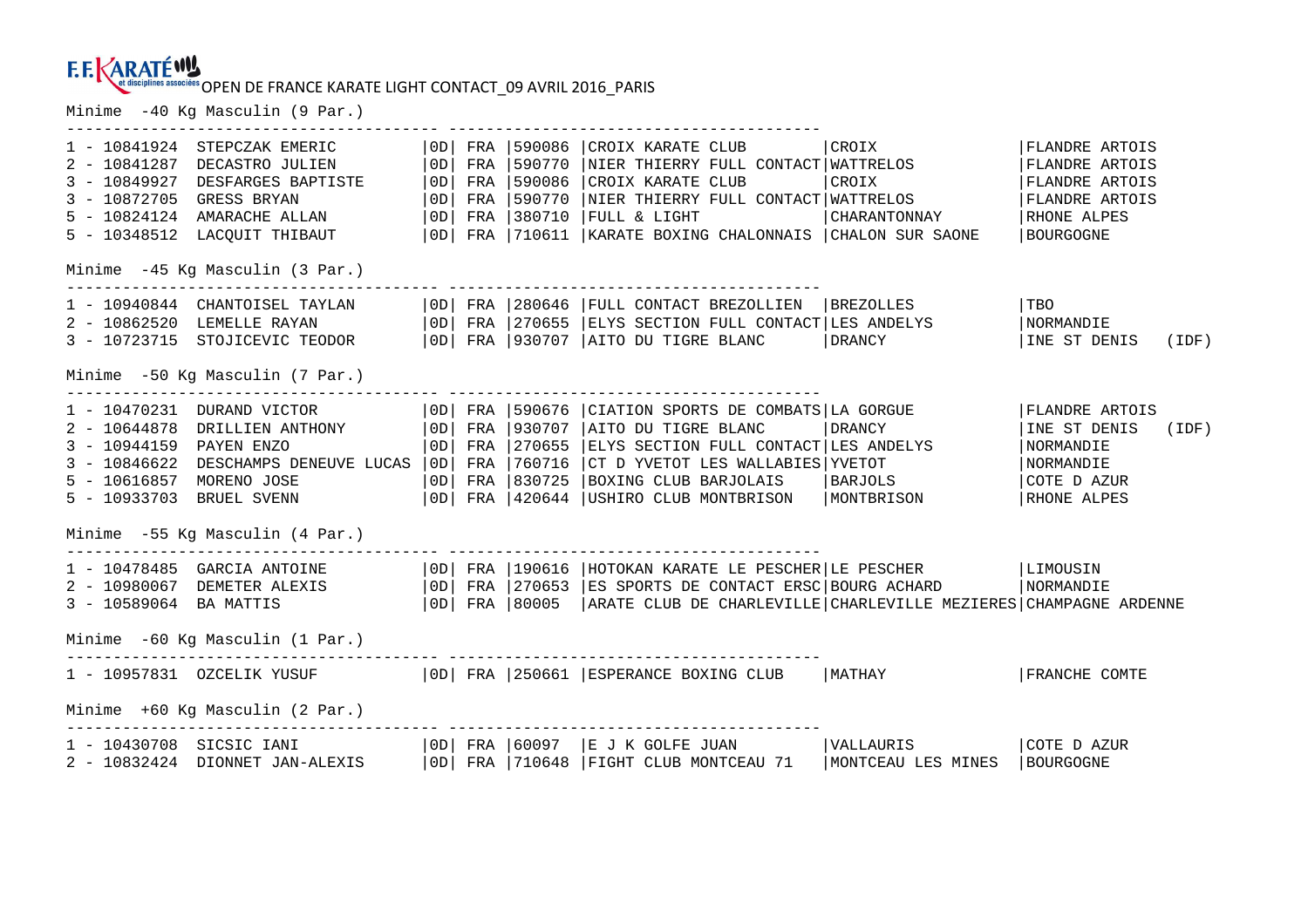Cadet -45 Kg Masculin (3 Par.)

|                                                       |                                                                                                                                                                                                   |  |  |  | 1 - 10358356 DURAND SAMUEL   0D  FRA   60097   E J K GOLFE JUAN   VALLAURIS<br>2 - 10890666 QUEMARREC KILIAN   0D  FRA   910724   CAL CLUB SEC FULL CONTACT   BONDOUFLE<br>3 - 10570352 LEMAIRE ALEXANDRE   0D  FRA   190616   HOTOK                                                                                                                                                                                                    |                                                | COTE D AZUR<br>ESSONNE<br>LIMOUSIN                                                                                      | (IDF)                   |  |  |  |  |
|-------------------------------------------------------|---------------------------------------------------------------------------------------------------------------------------------------------------------------------------------------------------|--|--|--|-----------------------------------------------------------------------------------------------------------------------------------------------------------------------------------------------------------------------------------------------------------------------------------------------------------------------------------------------------------------------------------------------------------------------------------------|------------------------------------------------|-------------------------------------------------------------------------------------------------------------------------|-------------------------|--|--|--|--|
| Cadet -50 Kg Masculin (1 Par.)                        |                                                                                                                                                                                                   |  |  |  |                                                                                                                                                                                                                                                                                                                                                                                                                                         |                                                |                                                                                                                         |                         |  |  |  |  |
|                                                       | 1 - 10772140 OUZAHOUA ZAKARIYA                                                                                                                                                                    |  |  |  | OD   FRA   920093   KARATE CLUB ANTONY   ANTONY                                                                                                                                                                                                                                                                                                                                                                                         |                                                | HAUTS DE SEINE (IDF)                                                                                                    |                         |  |  |  |  |
| Cadet -55 Kg Masculin (6 Par.)                        |                                                                                                                                                                                                   |  |  |  |                                                                                                                                                                                                                                                                                                                                                                                                                                         |                                                |                                                                                                                         |                         |  |  |  |  |
| 3 - 10851272 MASSON COLIN<br>5 - 10208690 LEON MATHIS |                                                                                                                                                                                                   |  |  |  | 1 - 10969609 ROQUE TIMOTTEY   OD  FRA   910724   CAL CLUB SEC FULL CONTACT   BONDOUFLE<br>2 - 10933709 TERKHOEV DENI   OD  FRA   420644   USHIRO CLUB MONTBRISON   MONTBRISON<br>3 - 10832437 SAN MILLAN LUCAS   OD  FRA   710648  <br>$ 0D $ FRA $ 590774$ SSCHOP LEERS FULL CONTACT LEERS<br>5 - 10806394 LEHEMBRE ROMAIN   OD   FRA   950064   ASSOC SPORT HERBLAY ASHK<br>OD FRA 940677 RES LES ROSES KARATE CLUB MANDRES LES ROSES | HERBLAY                                        | ESSONNE (IDF)<br>RHONE ALPES<br>  BOURGOGNE<br>FLANDRE ARTOIS<br>VAL D OISE<br>VAL DE MARNE (IDF)                       | (IDF)                   |  |  |  |  |
|                                                       | Cadet -60 Kg Masculin (7 Par.)                                                                                                                                                                    |  |  |  |                                                                                                                                                                                                                                                                                                                                                                                                                                         |                                                |                                                                                                                         |                         |  |  |  |  |
|                                                       |                                                                                                                                                                                                   |  |  |  | 5 - 10816120 MOULLEC LUCAS $ 0D $ FRA 190616 HOTOKAN KARATE LE PESCHER LE PESCHER                                                                                                                                                                                                                                                                                                                                                       |                                                | RHONE ALPES<br>COTE D AZUR<br>RHONE ALPES<br>ESSONNE<br>LIMOUSIN                                                        | (IDF)                   |  |  |  |  |
|                                                       | Cadet -65 Kg Masculin (8 Par.)                                                                                                                                                                    |  |  |  |                                                                                                                                                                                                                                                                                                                                                                                                                                         |                                                |                                                                                                                         |                         |  |  |  |  |
|                                                       | 1 - 10667613 CHASTIN WILLIAM   OD  FRA   60097                                                                                                                                                    |  |  |  | E J K GOLFE JUAN   VALLAURIS<br>2 - 10951855 TAVERNIER MAXIME<br>3 - 10930047 DURAN LORIS<br>3 - 10930047 DURAN LORIS<br>3 - 10930047 DURAN LORIS<br>3 - 10930047 DURAN LORIS<br>3 - 10930047 DURAN LORIS<br>3 - 10930047 DURAN LORIS<br>3 - 10930047 DURAN LORIS<br>3 - 10930<br>  KARATE CLUB ANTONY   ANTONY<br>RATE PONT ACH BOXING CLUB MIGNE AUX ANCES                                                                            | L HAY LES ROSES                                | COTE D AZUR<br>FLANDRE ARTOIS<br>HAUTS DE SEINE (IDF)<br>POITOU CHARENTES<br>VAL DE MARNE (IDF)<br>LANGUEDOC ROUSSILLON |                         |  |  |  |  |
|                                                       | Cadet -70 Kg Masculin (7 Par.)                                                                                                                                                                    |  |  |  |                                                                                                                                                                                                                                                                                                                                                                                                                                         |                                                |                                                                                                                         |                         |  |  |  |  |
| 1 - 10375429 JUVET NATHAN                             | OD   FRA   910035<br>2 - 10733190 BARTOLOMEO FLAVIEN   OD  FRA   80612<br>3 - 10957825 AYDIN BERKAY   OD  FRA   250661<br>3 - 10232321 YEFSAH YOUVA   OD  FRA   750719<br>5 - 10970655 HUG JULIEN |  |  |  | RATE CLUB ETIOLLES TIGERY ETIOLLES<br>KARATE CLUB DE LA POINTE VIREUX WALLERAND<br>ESPERANCE BOXING CLUB<br>ANBK<br>OD   FRA   940647   BUSHIDO CLUB FRANCE                                                                                                                                                                                                                                                                             | MATHAY<br> MATHAY<br> PARIS<br>L HAY LES ROSES | ESSONNE<br>CHAMPAGNE ARDENNE<br>FRANCHE COMTE<br>PARIS<br>VAL DE MARNE                                                  | (IDF)<br>(IDF)<br>(IDF) |  |  |  |  |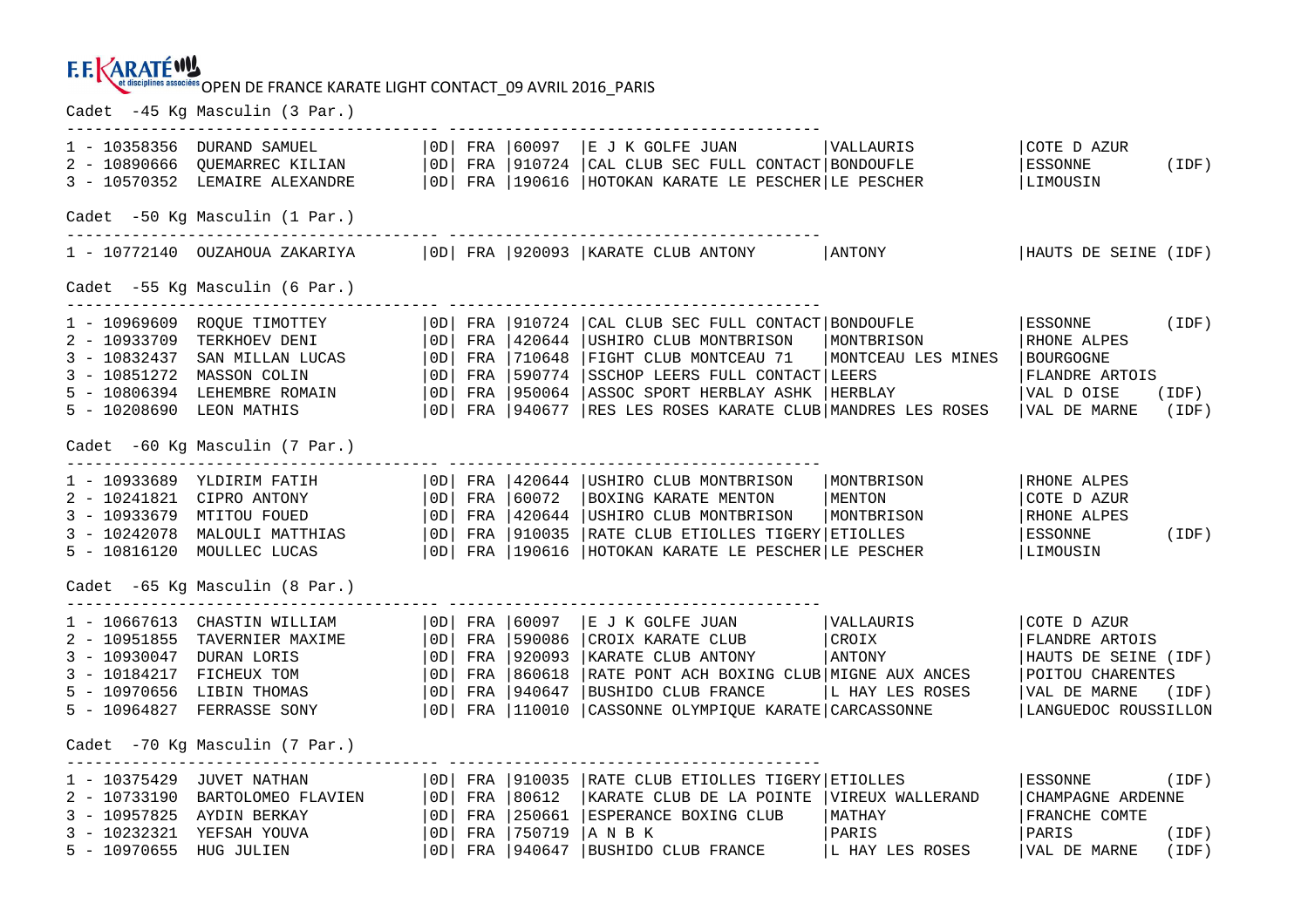Cadet -75 Kg Masculin (3 Par.)

|                                                                   | $1 - 10957830$ OZCELIK YASSIN $ 0D $ FRA $ 250661$ |  |            |        | ESPERANCE BOXING CLUB<br>2 - 10841901 SEGHIR ISMAEL   0D   FRA   590086   CROIX KARATE CLUB<br>3 - 10600810 BACHA ROBIN   OD  FRA   600678   ECOLE SERRES DE LAIGLE   SENLIS                                                                                                                                                                                                                 | MATHAY<br>CROIX             | FRANCHE COMTE<br>FLANDRE ARTOIS<br>PICARDIE                                                                               |                |  |  |  |  |
|-------------------------------------------------------------------|----------------------------------------------------|--|------------|--------|----------------------------------------------------------------------------------------------------------------------------------------------------------------------------------------------------------------------------------------------------------------------------------------------------------------------------------------------------------------------------------------------|-----------------------------|---------------------------------------------------------------------------------------------------------------------------|----------------|--|--|--|--|
| Cadet +75 Kg Masculin (1 Par.)                                    |                                                    |  |            |        |                                                                                                                                                                                                                                                                                                                                                                                              |                             |                                                                                                                           |                |  |  |  |  |
|                                                                   |                                                    |  |            |        | 1 - 10957837 DRICI SAMY   0D   FRA   250661   ESPERANCE BOXING CLUB   MATHAY                                                                                                                                                                                                                                                                                                                 |                             | FRANCHE COMTE                                                                                                             |                |  |  |  |  |
| Junior -55 Kg Masculin (6 Par.)                                   |                                                    |  |            |        |                                                                                                                                                                                                                                                                                                                                                                                              |                             |                                                                                                                           |                |  |  |  |  |
|                                                                   |                                                    |  |            |        | 5 - 10177735 HENAF GUICHARD MAXENCE   OD  FRA   370616   ARATE CLUB DE SAVONNIERES   SAVONNIERES                                                                                                                                                                                                                                                                                             |                             | RHONE ALPES<br>RHONE ALPES<br>VAL DE MARNE<br>INE ST DENIS<br>  TBO                                                       | (IDF)<br>(IDF) |  |  |  |  |
|                                                                   | Junior -60 Kg Masculin (4 Par.)                    |  |            |        |                                                                                                                                                                                                                                                                                                                                                                                              |                             |                                                                                                                           |                |  |  |  |  |
|                                                                   | 1 - 10912809 MALEM JEREMIE                         |  |            |        | OD   FRA   60642   DELARUE NICE COTE D'AZUR   NICE<br>2 - 10943484 YAPO ALLAN (OD FRA 920721   KEMPO CLUB GENNEVILLIERS GENNEVILLIERS<br>3 - 10106156 MALOULI RAPHAEL (1D FRA 910035   RATE CLUB ETIOLLES TIGERY   ETIOLLES<br>3 - 10165847 NGUYEN MARTIN (OD FRA 190616   HOTOKAN KARATE                                                                                                    |                             | COTE D AZUR<br>HAUTS DE SEINE (IDF)<br>ESSONNE<br>(IDF)<br>LIMOUSIN                                                       |                |  |  |  |  |
|                                                                   | Junior -65 Kq Masculin (12 Par.)                   |  |            |        |                                                                                                                                                                                                                                                                                                                                                                                              |                             |                                                                                                                           |                |  |  |  |  |
| 1 - 10933683 BADEM CAN<br>7 - 10968985<br>7 - 10506306 RUSSO ENZO | TAVARES DA SILVA YOHAN   OD  FRA   600678          |  | $ 0D $ FRA | 420644 | USHIRO CLUB MONTBRISON   MONTBRISON<br>BUNKAI KARATE DO<br>3 - 10368817 MPANTO BOIOUL PRANTS (OD   FRA   710611   KARAIE DOMINIC<br>3 - 10425242 CHEVALLEY CHARLES (OD   FRA   60642   DELARUE NICE COTE D'AZUR   NICE<br>6001   FRA   920721   KEMPO CLUB GENNEVILLIERS   GENNEVILLIERS<br>6001  <br>ECOLE SERRES DE L AIGLE<br>  OD   FRA   590770   NIER THIERRY FULL CONTACT   WATTRELOS | CUSSAC FORT MEDOC<br>SENLIS | RHONE ALPES<br>RHONE ALPES<br>BOURGOGNE<br>COTE D AZUR<br>HAUTS DE SEINE (IDF)<br>ESSONNE<br>  PICARDIE<br>FLANDRE ARTOIS | (IDF)          |  |  |  |  |
|                                                                   | Junior -70 Kg Masculin (6 Par.)                    |  |            |        |                                                                                                                                                                                                                                                                                                                                                                                              |                             |                                                                                                                           |                |  |  |  |  |
|                                                                   | 5 - 10951755 FERTE BAPTISTE                        |  |            |        | 3 - 10232757 BOUSBAINE MOHAMED   OD   FRA   270653   ES SPORTS DE CONTACT ERSC   BOURG ACHARD<br>  OD   FRA   760723   ORTAISE SECT FULL CONTACT   ST REMY BOSCROCOURT   NORMANDIE                                                                                                                                                                                                           |                             | FLANDRE ARTOIS<br>VAL DE MARNE<br>NORMANDIE<br>NORMANDIE                                                                  | (IDF)          |  |  |  |  |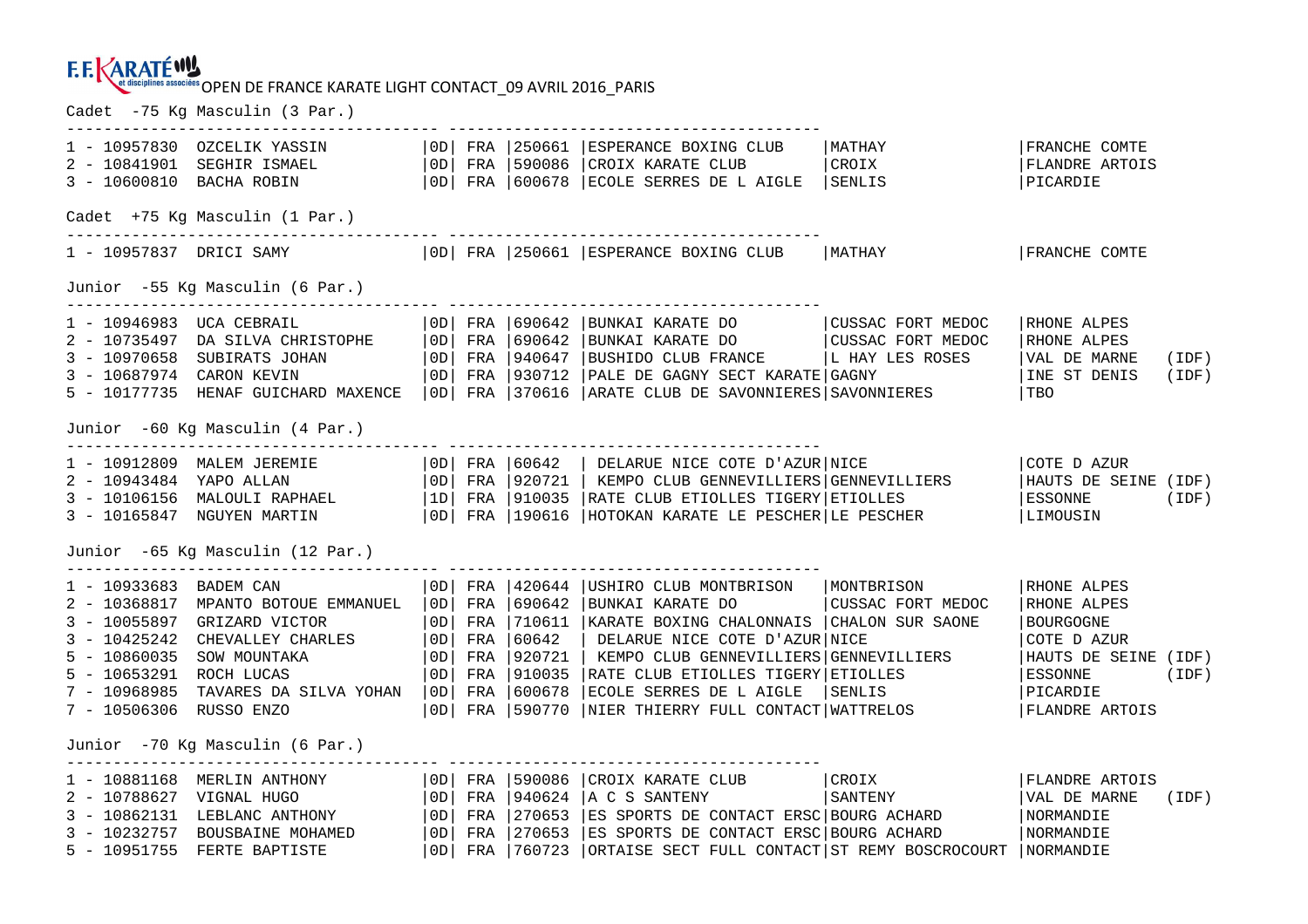#### **F.F. KARATÉWY** et disciplines associées OPEN DE FRANCE KARATE LIGHT CONTACT\_09 AVRIL 2016 PARIS

---------------------------------------- ----------------------------------------

Junior -75 Kg Masculin (6 Par.)

ODI FRA 1910035 IRATE CLUB ETIOLLES TIGERY ETIOLLES 1 - 10149542 LYGHT ORLANDO |0D| FRA |910035 |RATE CLUB ETIOLLES TIGERY|ETIOLLES |ESSONNE (IDF) 2 - 10099224 PAIONNI ADRIEN |0D| FRA |910035 |RATE CLUB ETIOLLES TIGERY|ETIOLLES |ESSONNE (IDF) 3 - 10957826 ERDEM FURKAN | 0D| FRA |250661 |ESPERANCE BOXING CLUB | MATHAY | | FRANCHE COMTE 3 - 10731623 HAKKAR MOHAMED | OD| FRA |250645 |BESANCON COMBAT DEFENSE |BESANCON | FRANCHE COMTE 5 - 10870237 GUERIN SYLVERIO |OD| FRA |760716 |CT D YVETOT LES WALLABIES|YVETOT |NORMANDIE FRANCHE COMTE 5 - 10957829 HARBECH BILLEL | 0D| FRA |250661 |ESPERANCE BOXING CLUB | MATHAY | | |FRANCHE COMTE Junior -80 Kg Masculin (3 Par.) 1 - 10061959 FLAMAND VALENTIN |0D| FRA |910035 |RATE CLUB ETIOLLES TIGERY|ETIOLLES |ESSONNE (IDF) 2 - 10864894 DABITAO BAHINDE |0D| FRA |920721 | KEMPO CLUB GENNEVILLIERS|GENNEVILLIERS |HAUTS DE SEINE (IDF) 3 - 10909061 CHARTIER NOLAN |0D| FRA |370616 |ARATE CLUB DE SAVONNIERES|SAVONNIERES |TBO Junior +80 Kg Masculin (4 Par.) ---------------------------------------- ---------------------------------------- 1 - 10945015 BOUSBAINE ILYES |0D| FRA |270653 |ES SPORTS DE CONTACT ERSC|BOURG ACHARD |NORMANDIE 2 - 10747898 FARGIONE LUCAS |0D| FRA |60642 | DELARUE NICE COTE D'AZUR|NICE |COTE D AZUR 3 - 10943478 BAHOUA STEPHEN JUNIOR |0D| FRA |920721 | KEMPO CLUB GENNEVILLIERS|GENNEVILLIERS |HAUTS DE SEINE (IDF) 3 - 10704418 FARGIONE TRISTAN |0D| FRA |60642 | DELARUE NICE COTE D'AZUR|NICE |COTE D AZUR Senior -60 Kg Masculin (3 Par.) ---------------------------------------- ---------------------------------------- 1 - 9279768 BARREAU ANTHONY |0D| FRA |370616 |ARATE CLUB DE SAVONNIERES|SAVONNIERES |TBO HAUTS DE SEINE (IDF) 2 - 10589814 ALMARIO DAVID | OD| FRA |920093 |KARATE CLUB ANTONY | |ANTONY | HAUTS DE SEINE (IDF) | | 3 - 10879900 EON GUILLAUME |0D| FRA |440700 | CLUB FULL CONTACT DONGES|ST NAZAIRE |PAYS DE LA LOIRE Senior -64 Kg Masculin (5 Par.) 1 - 8938863 FONTANA JULIEN | OD| FRA | 910050 | KARATE CLUB DE MAISSE | MAISSE | ESSONNE (IDF)<br>2 - 943033 CHUPIN HEDI | OD| FRA | 920046 | K B C GARCHES | GARCHES | GARCHES | HAUTS DE SEINE (IDF)<br>3 - 9071833 HOFFMANN THOMA Senior -68 Kg Masculin (7 Par.) ---------------------------------------- ---------------------------------------- | OD | FRA | 590770 | NIER THIERRY FULL CONTACT | WATTRELOS 1 - 10841310 FORTRIE MORGAN |0D| FRA |590770 |NIER THIERRY FULL CONTACT|WATTRELOS |FLANDRE ARTOIS VAL D OISE (IDF) 2 - 9583635 GARIN ALEXIS |1D| FRA |950064 |ASSOC SPORT HERBLAY ASHK |HERBLAY |VAL D OISE (IDF) 3 - 10789877 PICAUD G BRICE |0D| FRA |210032 |KARATE A MARTIAUX DIJON |DIJON |BOURGOGNE 3 - 10102509 GRECO MATHIEU |0D| FRA |690642 |BUNKAI KARATE DO |CUSSAC FORT MEDOC |RHONE ALPES 5 - 10848568 BELAYSSAOUI CHOUKRI |0D| FRA |600678 |ECOLE SERRES DE L AIGLE |SENLIS |PICARDIE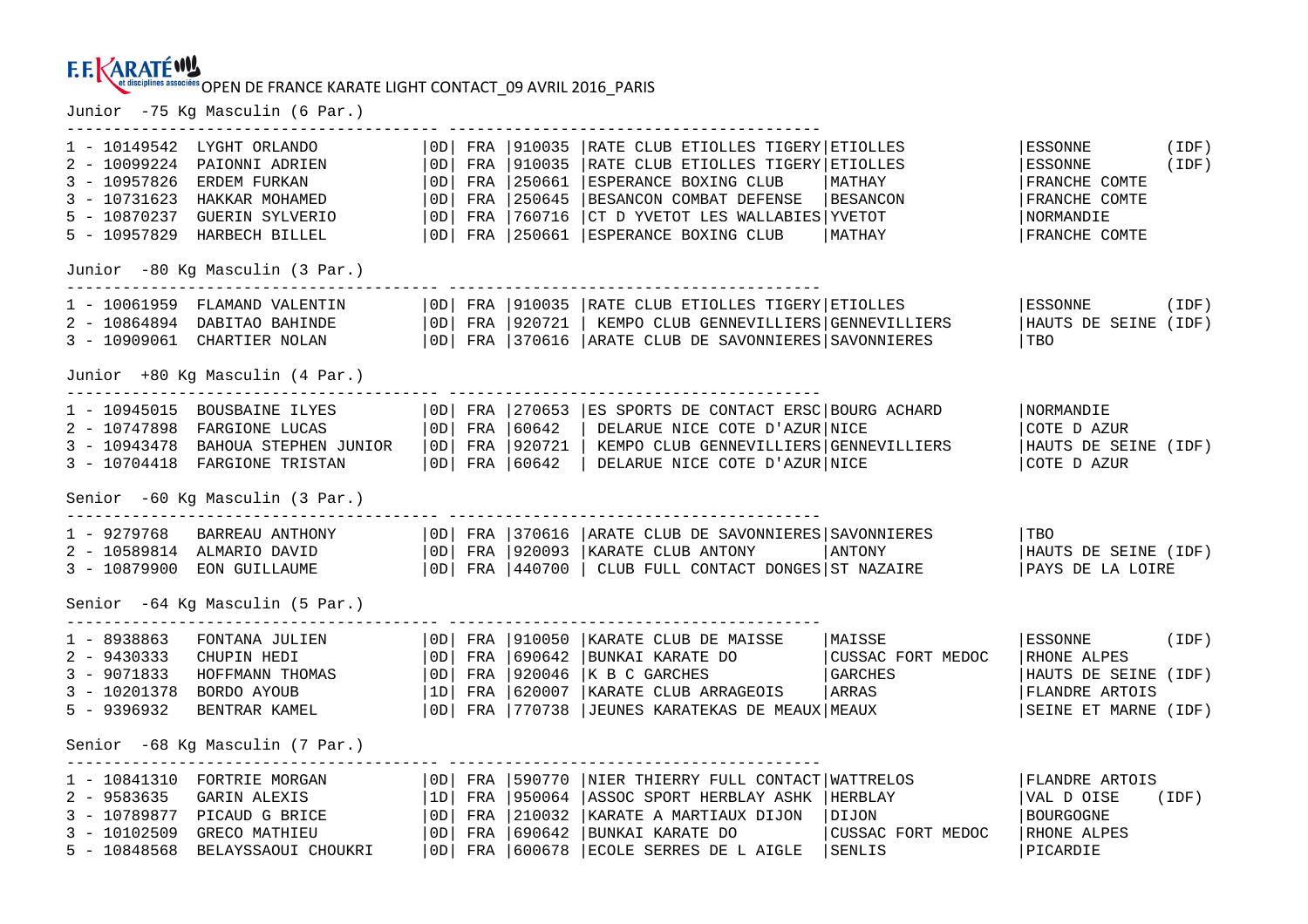Senior -72 Kg Masculin (2 Par.)

| $2 - 9327250$                                     |                                                                                                                                                |  |  |                                                          | 1 - 10865127 RYAN BERNARD $ 0D $ FRA $ 440693 $ CLUB DE BOXE DES 3 ILES<br>FAGROUCH MOHAMED   OD   FRA   940647   BUSHIDO CLUB FRANCE                                                                                                                                                                              | INDRE<br>L HAY LES ROSES                              | PAYS DE LA LOIRE<br>VAL DE MARNE (IDF)                                                                    |                |  |  |  |
|---------------------------------------------------|------------------------------------------------------------------------------------------------------------------------------------------------|--|--|----------------------------------------------------------|--------------------------------------------------------------------------------------------------------------------------------------------------------------------------------------------------------------------------------------------------------------------------------------------------------------------|-------------------------------------------------------|-----------------------------------------------------------------------------------------------------------|----------------|--|--|--|
| Senior -76 Kg Masculin (8 Par.)                   |                                                                                                                                                |  |  |                                                          |                                                                                                                                                                                                                                                                                                                    |                                                       |                                                                                                           |                |  |  |  |
| $1 - 9415007$<br>$3 - 9055800$<br>$5 - 10683975$  | DEPAEPE THOMAS<br>2 - 10818913 CHATEAU NEIL<br>VASEUX SIMON<br>3 - 10696476 NOEL BENJAMIN<br>GIRY FRANCK<br>5 - 10904791 LUMBU MZALAKAZI RUDDY |  |  | 2D  FRA  770037<br>$ 0D $ FRA $ 510641$<br>2D FRA 930680 | $ 0D $ FRA $ 750026$ $ FULL$ KARATE CLUB<br>  OD   FRA   750026   FULL KARATE CLUB   PARIS<br>SEPAM SECTION KARATE<br>LES DRAGONS D ATHIS<br>KARATE CLUB DE COUBRON<br>OD FRA 770738 JJEUNES KARATEKAS DE MEAUX MEAUX                                                                                              | PARIS<br>MORET SUR LOING<br><b>ATHIS</b><br>  COUBRON | PARIS (IDF)<br>PARIS<br>SEINE ET MARNE (IDF)<br>CHAMPAGNE ARDENNE<br>INE ST DENIS<br>SEINE ET MARNE (IDF) | (IDF)<br>(IDF) |  |  |  |
|                                                   | Senior -80 Kg Masculin (4 Par.)                                                                                                                |  |  |                                                          | ----------------------------------                                                                                                                                                                                                                                                                                 |                                                       |                                                                                                           |                |  |  |  |
| 2 - 1426405<br>$3 - 9532606$                      | 1 - 10879894 THOMAS SEBASTIEN<br>NKEUNA JOEL                                                                                                   |  |  |                                                          | OD   FRA   440700   CLUB FULL CONTACT DONGES   ST NAZAIRE<br>GONZALES SYLVAIN   OD  FRA   250009   DOJO FRANC COMTOIS   BESANCON<br>3 - 10948074 BENSIMON BENGIO MIKHAEL   OD   FRA   940624   A C S SANTENY   SANTENY<br> 1D  FRA  770738  JEUNES KARATEKAS DE MEAUX MEAUX                                        |                                                       | PAYS DE LA LOIRE<br>FRANCHE COMTE<br>VAL DE MARNE (IDF)<br>SEINE ET MARNE (IDF)                           |                |  |  |  |
|                                                   | Senior -85 Kg Masculin (3 Par.)                                                                                                                |  |  |                                                          |                                                                                                                                                                                                                                                                                                                    |                                                       |                                                                                                           |                |  |  |  |
|                                                   |                                                                                                                                                |  |  |                                                          | 1 - 9492314 LIMOGES FLORIAN   OD  FRA   370616   ARATE CLUB DE SAVONNIERES   SAVONNIERES<br>2 - 10930157 CHAMILE MAROUANE $ 0D $ FRA 750026 FULL KARATE CLUB $ PARIS $ PARIS $ PARIS $ PARIS (IDF)<br>3 - 10903356 ARRIGONI NICOLAS $ 0D $ FRA 940647 BUSHIDO CLUB FRANCE $ L$ HAY LES ROSES $ VAL$ DE MARNE (IDF) |                                                       | TBO                                                                                                       |                |  |  |  |
|                                                   | Senior -90 Kg Masculin (4 Par.)                                                                                                                |  |  |                                                          |                                                                                                                                                                                                                                                                                                                    |                                                       |                                                                                                           |                |  |  |  |
| 1 - 10818875 YAHI NAZIM<br>3 - 1384804 CRETY MARC | 3 - 10884740 ALMEIDA JULIEN                                                                                                                    |  |  |                                                          | OD   FRA   750026   FULL KARATE CLUB   PARIS<br>2 - 10855643 MATHIEU GREGOIRE $ 0D $ FRA $ 940647$ BUSHIDO CLUB FRANCE $ L$ HAY LES ROSES<br>OD FRA 830082 KARATE CLUB CABASSOIS   CABASSE<br> 3D  FRA  950610   LUZARCHES CL VIARMES KAR LUZARCHES                                                                |                                                       | PARIS (IDF)<br>VAL DE MARNE<br>COTE D AZUR<br>VAL D OISE                                                  | (IDF)<br>(IDF) |  |  |  |
|                                                   | Senior +90 Kg Masculin (3 Par.)                                                                                                                |  |  |                                                          |                                                                                                                                                                                                                                                                                                                    |                                                       |                                                                                                           |                |  |  |  |
|                                                   | 3 - 10929851 LEMAIRE STEPHANE                                                                                                                  |  |  |                                                          | $1 - 10734854$ CARBONNIER PAUL $ 0D $ FRA $ 920046 $ K B C GARCHES<br>2 - 10526511 LEROUGE LUDOVIC   OD   FRA   710611   KARATE BOXING CHALONNAIS   CHALON SUR SAONE<br>  0D   FRA   910724   CAL CLUB SEC FULL CONTACT   BONDOUFLE                                                                                | <b>GARCHES</b>                                        | HAUTS DE SEINE (IDF)<br>BOURGOGNE<br>ESSONNE (IDF)                                                        |                |  |  |  |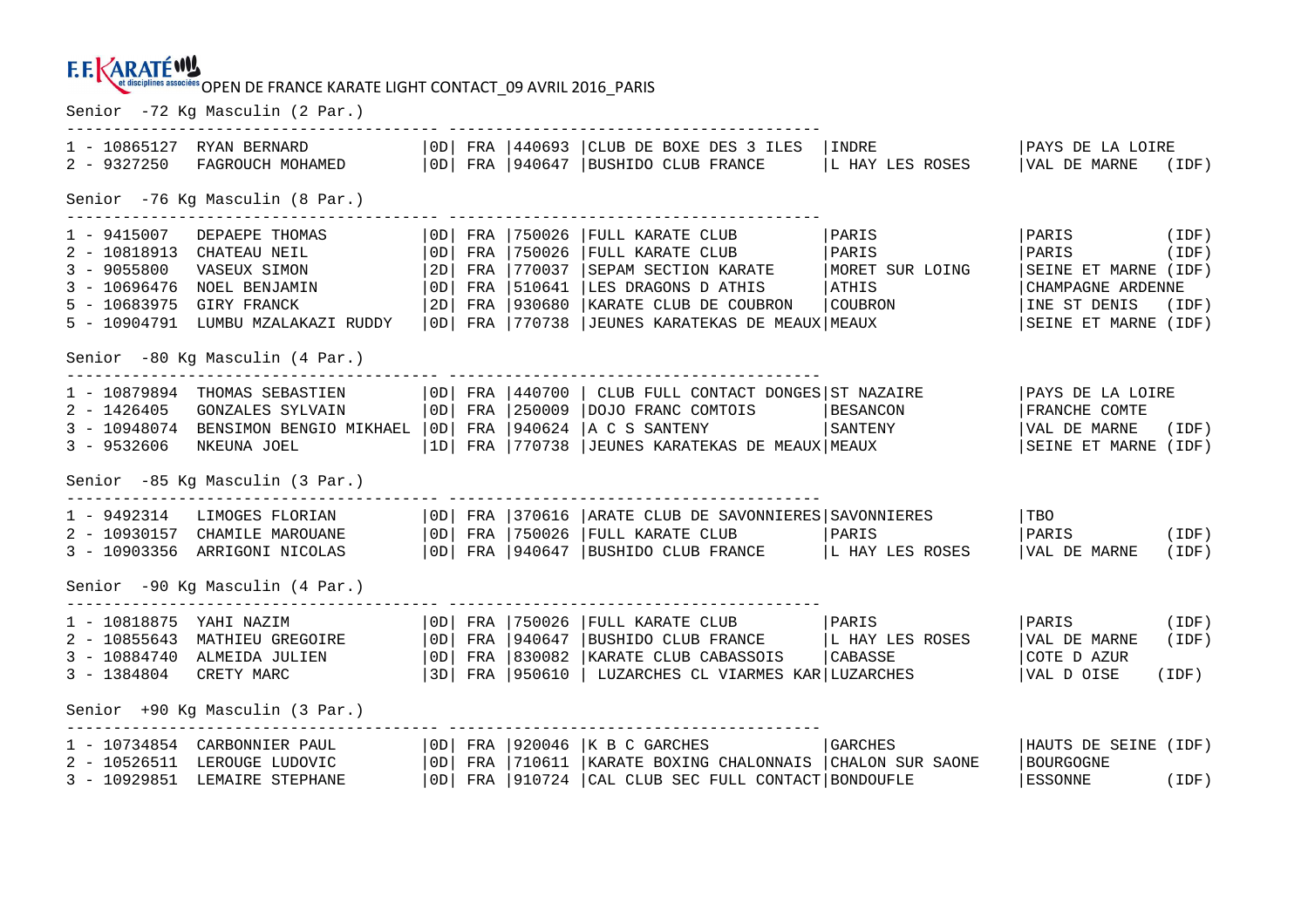#### **E.E.KARATÉWY** et disciplines associées OPEN DE FRANCE KARATE LIGHT CONTACT\_09 AVRIL 2016 PARIS

Vétérans -76 Kg Masculin (2 Par.) ---------------------------------------- ---------------------------------------- 1 - 10300645 DURAND STEEVE |0D| FRA |60097 |E J K GOLFE JUAN |VALLAURIS |COTE D AZUR 2 - 1432453 BRIGNON OLIVIER | OD| FRA |310090 |T U C SECTION KARATE | TOULOUSE |MIDI PYRENEES Vétérans -90 Kg Masculin (1 Par.) ---------------------------------------- ---------------------------------------- 1 - 1428970 CORDIER PHILIPPE | OD| FRA | 370616 | ARATE CLUB DE SAVONNIERES | SAVONNIERES | TBO Vétérans +90 Kg Masculin (2 Par.) 1 - 684157 MIDOUX OLIVIER |2D| FRA |510002 |KARATE CLUB DE FAGNIERES |FAGNIERES |CHAMPAGNE ARDENNE 2 - 10783665 MAURO JEAN-LUC |0D| FRA |60804 | SECTION SPORTS DE COMBAT|ANTIBES |COTE D AZUR Pupille -25 Kg Féminin (3 Par.) ---------------------------------------- ---------------------------------------- 1 - 10725474 FRITZINGER ROXANE |0D| FRA |370616 |ARATE CLUB DE SAVONNIERES|SAVONNIERES |TBO 2 - 10922241 NETO CLARA |0D| FRA |940647 |BUSHIDO CLUB FRANCE |L HAY LES ROSES |VAL DE MARNE (IDF) 3 - 10749145 LELEU CASSANDRA |0D| FRA |100604 |ROMILLY SPORT 10 |ROMILLY SUR SEINE |CHAMPAGNE ARDENNE Pupille -30 Kg Féminin (5 Par.) ---------------------------------------- ---------------------------------------- 1 - 10686476 REANT ANAELLE | 0D| FRA | 590676 | CIATION SPORTS DE COMBATS|LA GORGUE | FLANDRE ARTOIS<br>2 - 1527524 PETIT EVA | 0D| FRA | 590770 | NIER THIERRY FULL CONTACT|WATTRELOS | FLANDRE ARTOIS<br>3 - 10557168 PENAUD-EYER Pupille -35 Kg Féminin (2 Par.) ---------------------------------------- ---------------------------------------- 1 - 10719652 NGUENDE STEECY | OD| FRA |770738 |JEUNES KARATEKAS DE MEAUX|MEAUX | SEINE ET MARNE (IDF) 2 - 10657738 MANGIN EMIE | 0D| FRA |100604 |ROMILLY SPORT 10 | ROMILLY SUR SEINE | CHAMPAGNE ARDENNE Benjamin -30 Kg Féminin (4 Par.) ---------------------------------------- ---------------------------------------- **CHABRIS** 1 - 10622854 GIRARD EMILIE | 0D| FRA | 360603 | KARATE DO CHABRIS | CHABRIS | TBO 2 - 10925270 SAPPEY LEA |0D| FRA |380710 |FULL & LIGHT |CHARANTONNAY |RHONE ALPES 3 - 10974830 BONNET SHANA |OD| FRA |940647 |BUSHIDO CLUB FRANCE |L HAY LES ROSES |VAL DE MARNE (IDF)<br>3 - 10427897 BERZIN MARIE |OD| FRA |770738 |JEUNES KARATEKAS DE MEAUX|MEAUX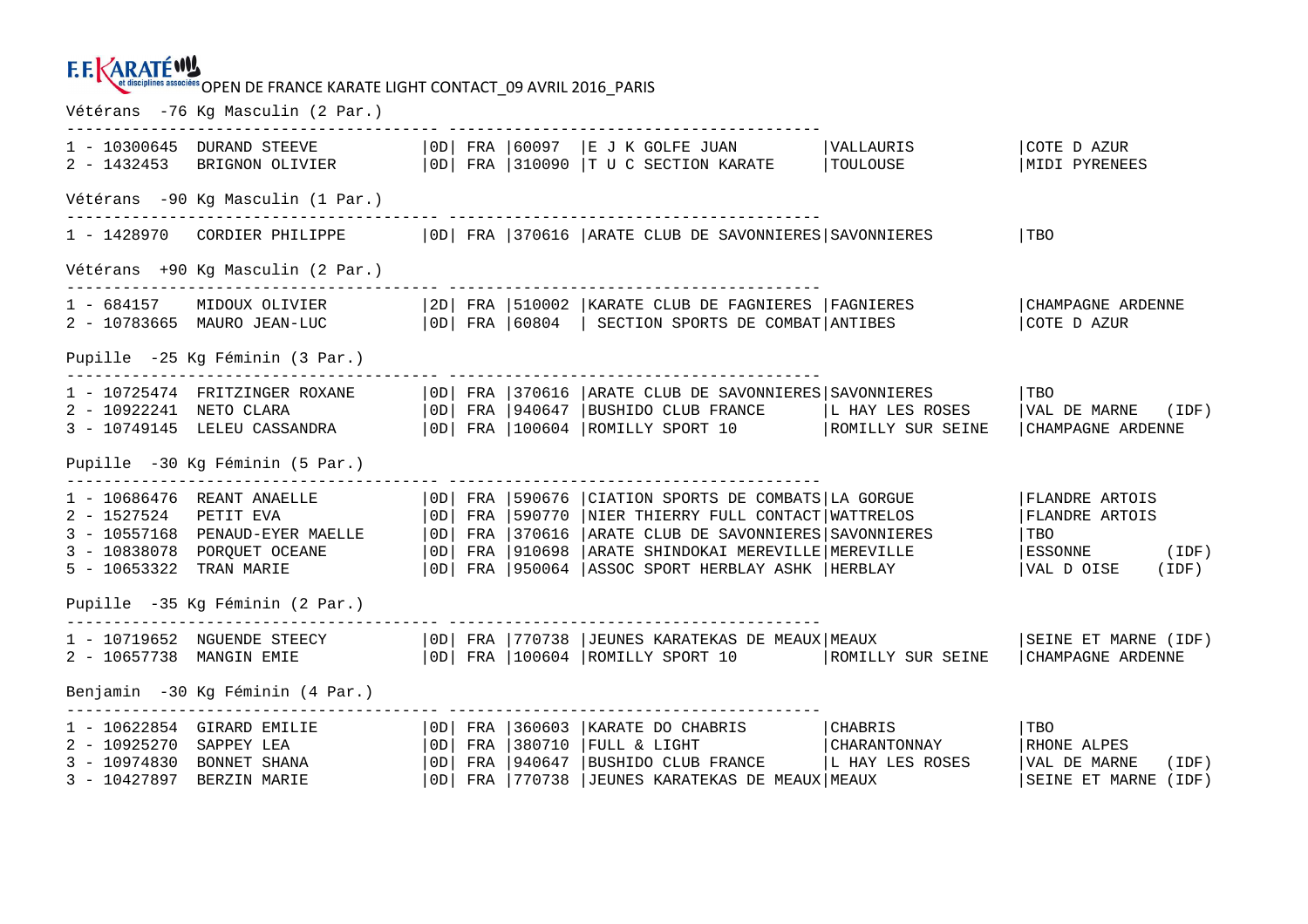Benjamin -35 Kg Féminin (5 Par.)

| 1 - 10638954 BEYRIS CELIA<br>2 - 10773247 IDELCADI TASNIM<br>3 - 10571275 LEMAIRE NOEMIE<br>3 - 10922246 FAGROUCH SOUMIYA<br>5 - 10538735 LEMAIRE ROMANCE                                                                                 | $ OD $ FRA | 770738<br>$ 0D $ FRA $ 590676$<br>  OD   FRA   940647 |                          | OD  FRA   190616   HOTOKAN KARATE LE PESCHER   LE PESCHER<br>JEUNES KARATEKAS DE MEAUX MEAUX<br>  OD  FRA   190616   HOTOKAN KARATE LE PESCHER   LE PESCHER | CIATION SPORTS DE COMBATS LA GORGUE<br> BUSHIDO CLUB FRANCE    L HAY LES ROSES                                                                                                     | LIMOUSIN<br>SEINE ET MARNE (IDF)<br>FLANDRE ARTOIS<br>VAL DE MARNE (IDF)<br>LIMOUSIN |       |
|-------------------------------------------------------------------------------------------------------------------------------------------------------------------------------------------------------------------------------------------|------------|-------------------------------------------------------|--------------------------|-------------------------------------------------------------------------------------------------------------------------------------------------------------|------------------------------------------------------------------------------------------------------------------------------------------------------------------------------------|--------------------------------------------------------------------------------------|-------|
| Benjamin -40 Kg Féminin (3 Par.)                                                                                                                                                                                                          |            |                                                       |                          |                                                                                                                                                             |                                                                                                                                                                                    |                                                                                      |       |
| $1 - 10612320$ AUBERT LOUNA $ 0D $ FRA $ 40621$<br>2 - 10846595 NICOL OMBELINE   OD  FRA   760716   CT D YVETOT LES WALLABIES   YVETOT<br>3 - 10726931 BECKER ELENA   0D   FRA   100604   ROMILLY SPORT 10   ROMILLY SUR SEINE            |            |                                                       |                          |                                                                                                                                                             | NTACT KICK BOXING TEAMJMA SISTERON                                                                                                                                                 | PROVENCE<br><b>NORMANDIE</b><br>CHAMPAGNE ARDENNE                                    |       |
| Benjamin -50 Kg Féminin (1 Par.)                                                                                                                                                                                                          |            |                                                       |                          |                                                                                                                                                             |                                                                                                                                                                                    |                                                                                      |       |
| 1 - 10725890 KESSENHEIMER LAURA     0D   FRA   910050   KARATE CLUB DE MAISSE   MAISSE                                                                                                                                                    |            |                                                       |                          |                                                                                                                                                             |                                                                                                                                                                                    | $ ESSONNE$ (IDF)                                                                     |       |
| Benjamin +50 Kg Féminin (4 Par.)                                                                                                                                                                                                          |            |                                                       |                          |                                                                                                                                                             |                                                                                                                                                                                    |                                                                                      |       |
| 1 - 10330885 CHALAL YELLINA   OD  FRA   950610   LUZARCHES CL VIARMES KAR  LUZARCHES<br>2 - 10767952 NOWOGBLO BERYL   OD   FRA   950610   LUZARCHES CL VIARMES KAR   LUZARCHES<br>3 - 10425509 YEFSAH LISA<br>3 - 10690043 CORDIER ALICIA |            |                                                       | 0D   FRA   750719   ANBK | OD   FRA   770738   JEUNES KARATEKAS DE MEAUX   MEAUX                                                                                                       | PARIS                                                                                                                                                                              | VAL D OISE<br>VAL D OISE (IDF)<br>$\vert$ PARIS (IDF)<br>SEINE ET MARNE (IDF)        | (IDF) |
| Minime -40 Kg Féminin (3 Par.)                                                                                                                                                                                                            |            |                                                       |                          | _______________________________                                                                                                                             |                                                                                                                                                                                    |                                                                                      |       |
| 1 - 10614560 GIRARD ILONA<br>2 - 10250117 SAUMON ALYSSA<br>3 - 10977308 BENACHLIOU ILHAM                                                                                                                                                  |            |                                                       |                          |                                                                                                                                                             | OD   FRA   360603   KARATE DO CHABRIS   CHABRIS<br>  OD   FRA   370616   ARATE CLUB DE SAVONNIERES   SAVONNIERES<br>  0D   FRA   920721   KEMPO CLUB GENNEVILLIERS   GENNEVILLIERS | l TBO<br> TBO<br>HAUTS DE SEINE (IDF)                                                |       |
| Minime -45 Kg Féminin (2 Par.)                                                                                                                                                                                                            |            |                                                       |                          |                                                                                                                                                             |                                                                                                                                                                                    |                                                                                      |       |
| 1 - 10841329 RUSSO EMMA   OD   FRA   590770   NIER THIERRY FULL CONTACT   WATTRELOS<br>2 - 10858555 VARIN TESSA (OD) FRA 760716 CT D YVETOT LES WALLABIES YVETOT                                                                          |            |                                                       |                          |                                                                                                                                                             |                                                                                                                                                                                    | <b>FLANDRE ARTOIS</b><br>NORMANDIE                                                   |       |
| Minime -50 Kq Féminin (2 Par.)                                                                                                                                                                                                            |            |                                                       |                          |                                                                                                                                                             |                                                                                                                                                                                    |                                                                                      |       |
| 1 - 10916564 BONNET CLARA<br>2 - 10343240 BARIBEAU LUCIE   0D   FRA   710611   KARATE BOXING CHALONNAIS   CHALON SUR SAONE                                                                                                                |            |                                                       |                          | 0D   FRA   2670008   DRAGON SPIRIT BOXING 07   RUOMS                                                                                                        |                                                                                                                                                                                    | RHONE ALPES<br>BOURGOGNE                                                             |       |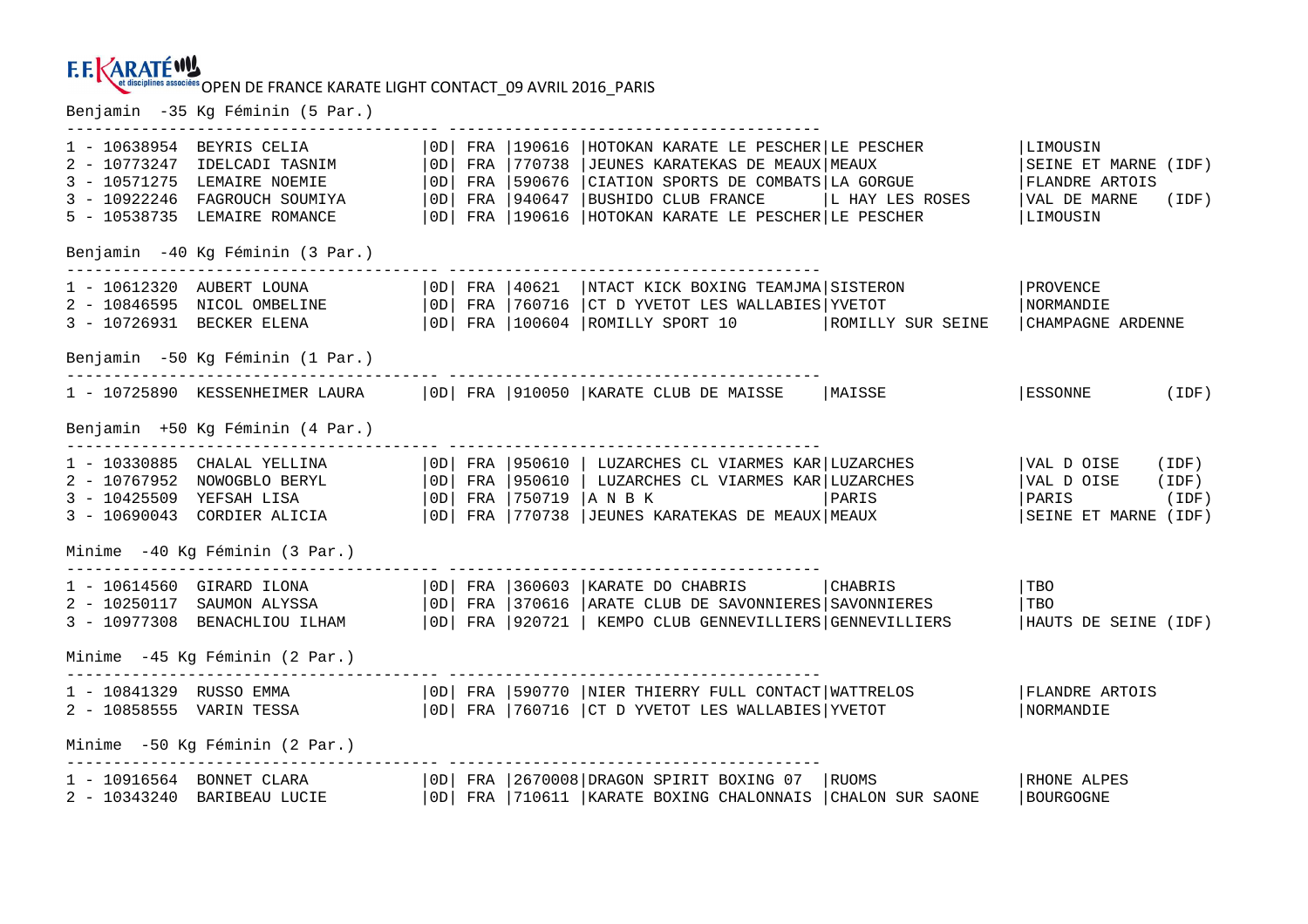Minime -55 Kg Féminin (3 Par.)

| $3 - 10407939$ | 1 - 10629758 MORIN PINTO MAYLISSE<br>2 - 10957839 GALLOUCHE HACINA<br>DANDURAND LIZA                                                                             | OD | FRA 1250661                                          | OD  FRA  930707  AITO DU TIGRE BLANC<br>ESPERANCE BOXING CLUB<br> OD  FRA  950610   LUZARCHES CL VIARMES KAR LUZARCHES                                                       | DRANCY<br>  MATHAY                      | INE ST DENIS<br>(IDF)<br>FRANCHE COMTE<br>VAL D OISE<br>(IDF)             |
|----------------|------------------------------------------------------------------------------------------------------------------------------------------------------------------|----|------------------------------------------------------|------------------------------------------------------------------------------------------------------------------------------------------------------------------------------|-----------------------------------------|---------------------------------------------------------------------------|
|                | Minime +55 Kq Féminin (2 Par.)                                                                                                                                   |    |                                                      |                                                                                                                                                                              |                                         |                                                                           |
|                | 2 - 10888111 LOTTON LEA                                                                                                                                          |    |                                                      | $ 0D $ FRA $ 770776$ $ CULT$ LESIGNY FULL CONTACT LESIGNY                                                                                                                    |                                         | FRANCHE COMTE<br>SEINE ET MARNE (IDF)                                     |
|                | Cadet -55 Kg Féminin (1 Par.)                                                                                                                                    |    |                                                      |                                                                                                                                                                              |                                         |                                                                           |
|                |                                                                                                                                                                  |    |                                                      | 1 - 10878677 CHOTARD NADEGE   0D   FRA   270653   ES SPORTS DE CONTACT ERSC   BOURG ACHARD                                                                                   |                                         | NORMANDIE                                                                 |
|                | Cadet -60 Kg Féminin (3 Par.)                                                                                                                                    |    |                                                      |                                                                                                                                                                              |                                         |                                                                           |
|                | 1 - 10242034 FLAMAND NATANAELE<br>2 - 10520416 CHAPELET ALEXANDRA<br>3 - 10974741 ELGHADI OUMAYMA                                                                |    |                                                      | OD  FRA   910035   RATE CLUB ETIOLLES TIGERY   ETIOLLES<br>  0D   FRA   920093   KARATE CLUB ANTONY<br>OD   FRA   250661   ESPERANCE BOXING CLUB   MATHAY                    | ANTONY                                  | ESSONNE<br>(IDF)<br>HAUTS DE SEINE (IDF)<br>FRANCHE COMTE                 |
|                | Cadet +60 Kg Féminin (4 Par.)                                                                                                                                    |    |                                                      |                                                                                                                                                                              |                                         |                                                                           |
|                | 1 - 10517145   BOURADJI SANAA<br>2 - 10957835 AMGHAR SIHAM<br>3 - 10310475 ES SADIKI HOUDA<br>3 - 10246804 CHARPENTIER CORALIE<br>Junior -48 Kg Féminin (1 Par.) | OD | $ 0D $ FRA $ 250661$<br>FRA 1770738                  | $ 0D $ FRA $ 60097 $ E J K GOLFE JUAN $ VALLAURIS $<br>ESPERANCE BOXING CLUB<br>JEUNES KARATEKAS DE MEAUX MEAUX<br>  OD  FRA   100604   ROMILLY SPORT 10   ROMILLY SUR SEINE | <b>MATHAY</b>                           | COTE D AZUR<br>FRANCHE COMTE<br>SEINE ET MARNE (IDF)<br>CHAMPAGNE ARDENNE |
|                |                                                                                                                                                                  |    |                                                      | 1 - 10764540 GERIA CAMILLE   0D   FRA   60804   SECTION SPORTS DE COMBAT   ANTIBES                                                                                           |                                         | COTE D AZUR                                                               |
|                | Junior -58 Kg Féminin (3 Par.)                                                                                                                                   |    |                                                      |                                                                                                                                                                              |                                         |                                                                           |
|                | 1 - 10832420 DIONNET MELANIE<br>2 - 10852241 DOLGACHEFF ALEXIA<br>3 - 10968984 SCHMITT LOUISE                                                                    | OD | 0D   FRA   710648<br>FRA 1830725<br> OD  FRA 1600678 | FIGHT CLUB MONTCEAU 71<br>BOXING CLUB BARJOLAIS<br>ECOLE SERRES DE L AIGLE                                                                                                   | MONTCEAU LES MINES<br>BARJOLS<br>SENLIS | BOURGOGNE<br>COTE D AZUR<br>PICARDIE                                      |